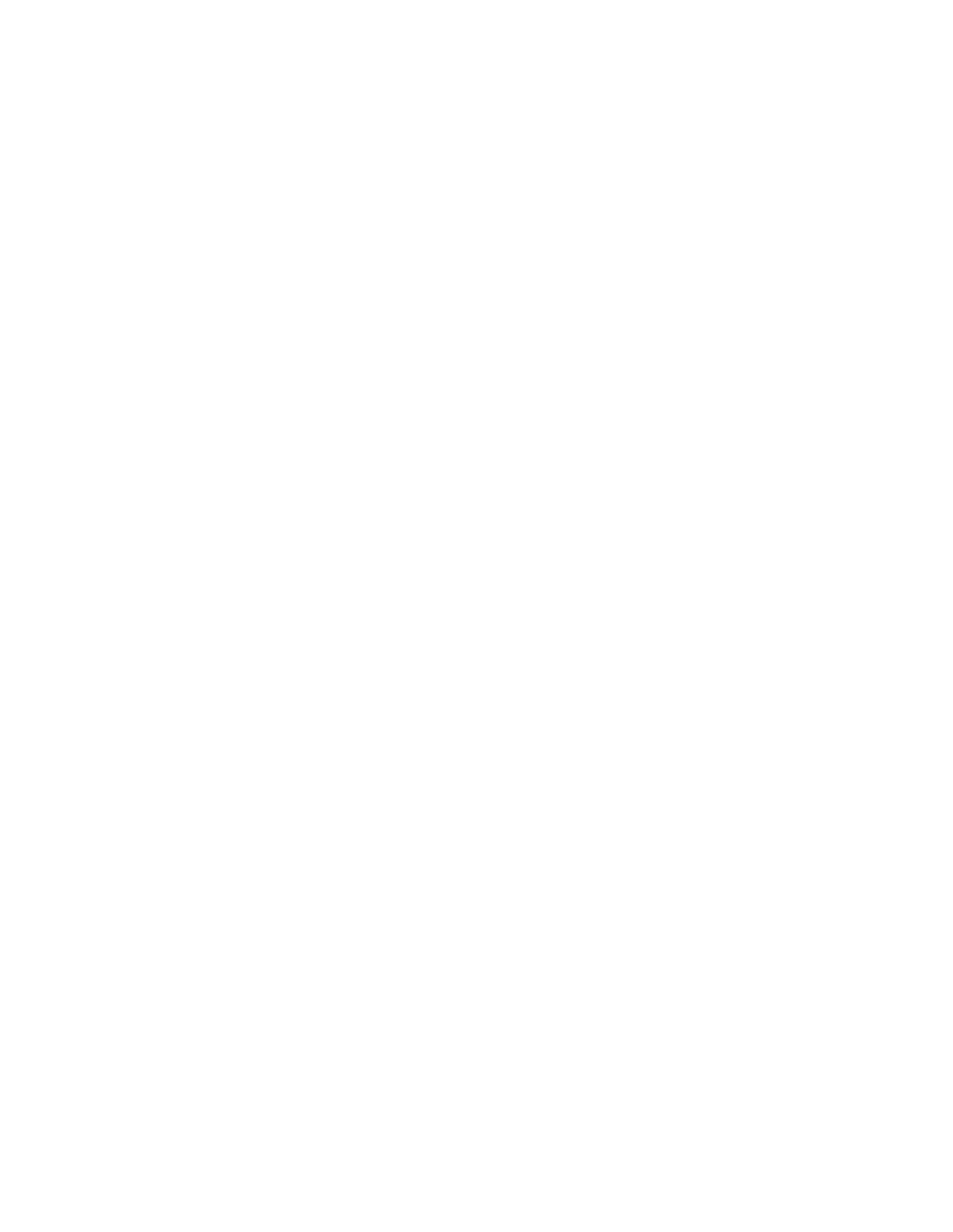# Executive Summary

Historic districts play an important role in mitigating the loss of population in shrinking cities.

- In 2010, the twenty cities that were the subject of this analysis had a combined population of 4,267,503—an overall decline of 561,258 (11.6%) over the first decade of the  $21<sup>st</sup>$ century. In individual cities, however, the population change ranged widely, from a loss of 25% in Detroit to a gain of 2.6% in Utica, New York.
- Seventeen of the twenty cities had local historic districts that were home to 281,327 residents. While some of these neighborhoods also lost population from 2000 to 2010, the rate of decline was significantly less, representing a combined 6.6% loss of population.
- All twenty cities had National Register historic districts. While some of these National Register districts were also protected by local historic district designation, many were not. An additional 295,979 persons lived in National Register districts in areas not included in local districts. This number also declined between 2000 and 2010, but at a composite rate of 6.1%, or a loss barely half of the cities as a whole.
- While there were variations among cities, in 11 of the 17 with local historic districts the population change within those districts was more favorable than in the rest of the city, with either fewer residents lost or more gained. Put another way, while historic neighborhoods (both local and national) make up 13.5% of the population of these cities, they only accounted for 7% of the population loss.
- In spite of the relatively good news emerging from historic neighborhoods, these cities are not all taking fullest advantage of resources available. Only 14 of the 20 are partners with state and federal governments through the Certified Local Government program. Many cities did not have basic information such as maps and design guidelines available electronically for their citizens. Only two had GIS maps of historic districts publicly available.
- A data-based approach for looking at characteristics that mitigate population loss will demonstrate the importance of historic neighborhoods to rightsizing city strategies.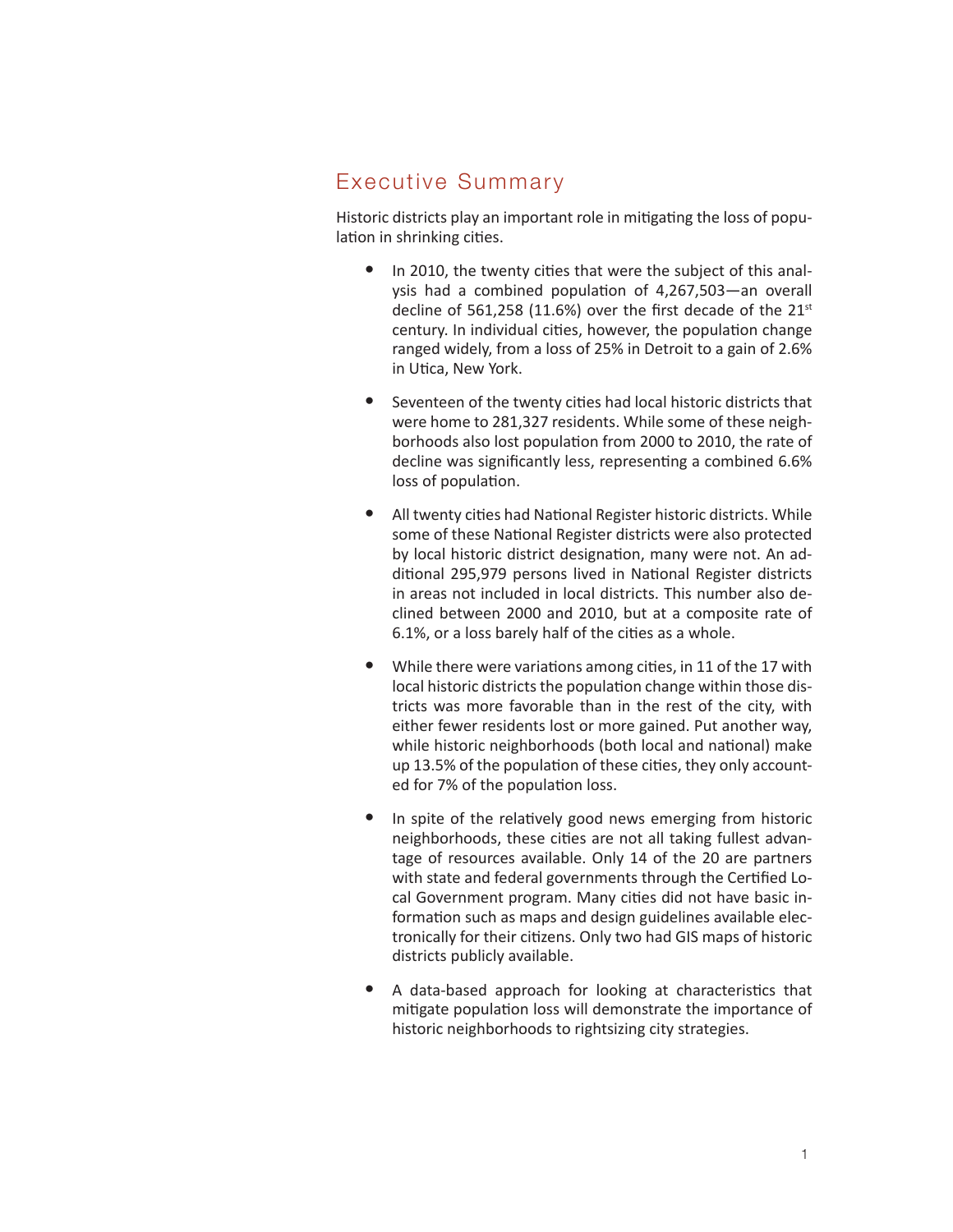## Current Practices and Resources Survey

In May 2012 PlaceEconomics completed and delivered a report entitled *Historic Preservation and Rightsizing: Current Practices and Resources Survey* to the Right Sizing and Historic Preservation Task Force of the Advisory Council on Historic Preservation. The survey included telephone interviews and an online survey and consisted of:

- 22 interviews with preservation planners or preservation advocates from 20 cities
- 16 online surveys completed by planners
- 8 follow-up interviews with planners
- 5 interviews with State Historic Preservation Office staff. statewide nonprofit staff, and professionals and scholars focusing on the intersection of preservation and rightsizing.

The survey report attempted to answer six questions critical to effective rightsizing solutions:

- 1. What are the specific problems that result as a consequence of a declining population?
- 2. What actions are cities currently taking in response to declining populations?
- 3. What agencies and organizations are municipalities consulting in the rightsizing process?
- 4. Which of the available federal tools are used in general and for rightsizing efforts in particular?
- 5. What are the continuing challenges that these cities face?
- 6. What are the current and potential roles that historic preservation can play in rightsizing efforts?

## The Cities

The cities chosen for the survey had the highest proportional population loss in the U.S. between 1960 and 2000 (see below). $1$ 

This supplementary analysis began with assembling basic population data for each of these cities in 2000 and 2010 (Table 1).

| <b>Surveyed Cities</b> |              |               |            |  |  |
|------------------------|--------------|---------------|------------|--|--|
| <b>Baltimore</b>       | Cleveland    | Huntington    | Scranton   |  |  |
| <b>Binghamton</b>      | Dayton       | <b>Newark</b> | St. Louis  |  |  |
| <b>Buffalo</b>         | Detroit      | Pittsburgh    | Syracuse   |  |  |
| Canton                 | <b>Flint</b> | Rochester     | Utica      |  |  |
| Cincinnati             | Harrisburg   | Saginaw       | Youngstown |  |  |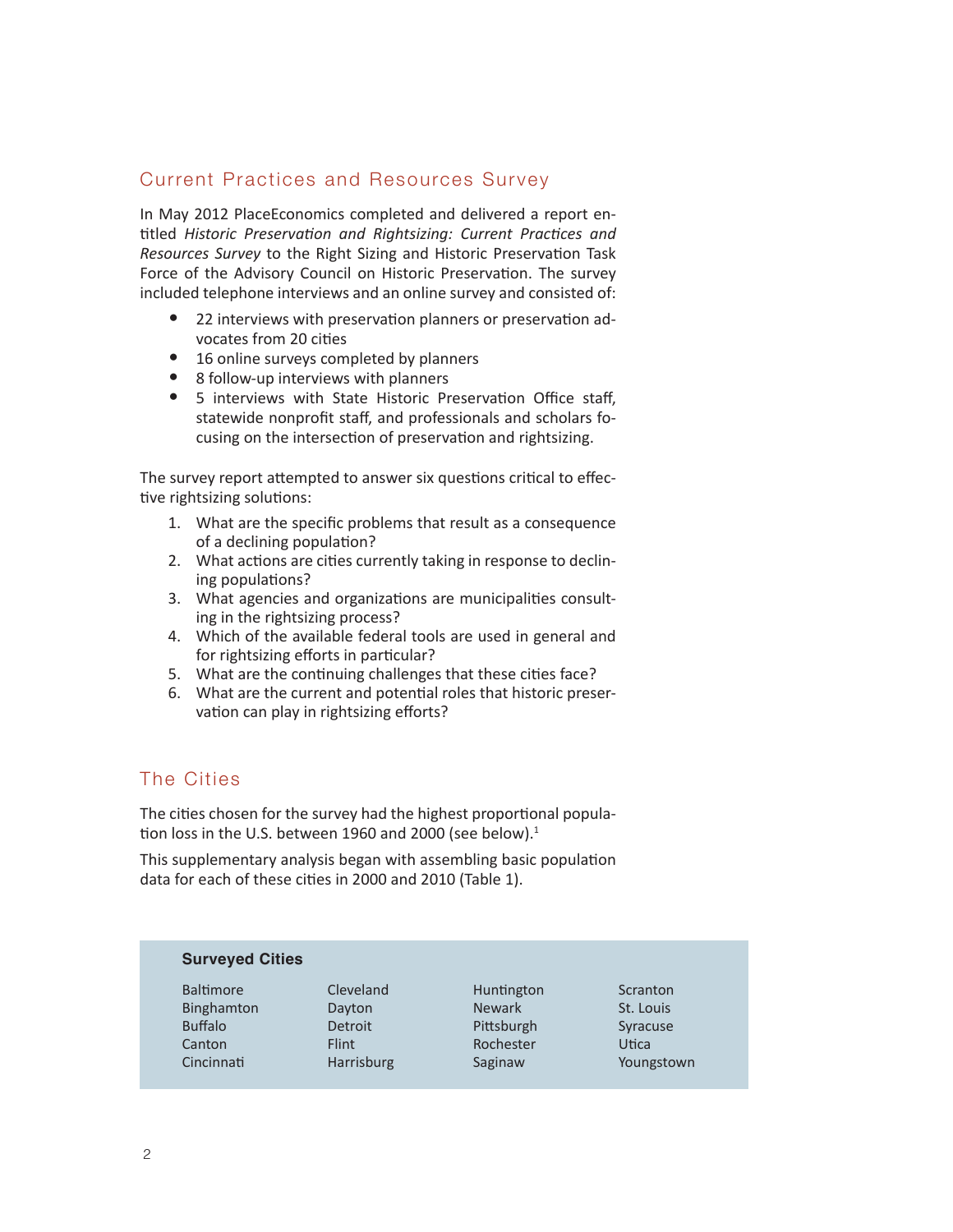| ł | M.<br>٠ |  |
|---|---------|--|
|   |         |  |

| City                  | Population<br>2000 | Population<br>2010 | Change   |
|-----------------------|--------------------|--------------------|----------|
| <b>Baltimore, MD</b>  | 651,154            | 620,961            | $-4.6%$  |
| <b>Binghamton, NY</b> | 47,380             | 47,376             | $0.0\%$  |
| <b>Buffalo, NY</b>    | 292,648            | 261,310            | $-10.7%$ |
| <b>Canton, OH</b>     | 80,806             | 73,007             | $-9.7%$  |
| <b>Cincinnati, OH</b> | 331,285            | 296,943            | $-10.4%$ |
| <b>Cleveland, OH</b>  | 478,403            | 396,815            | $-17.1%$ |
| Dayton, OH            | 166,179            | 141,527            | $-14.8%$ |
| <b>Detroit, MI</b>    | 951,270            | 713,777            | $-25.0%$ |
| Flint, MI             | 124,943            | 102,434            | $-18.0%$ |
| <b>Harrisburg, PA</b> | 48,950             | 49,528             | 1.2%     |
| <b>Huntington, WV</b> | 51,475             | 49,138             | $-4.5%$  |
| <b>Newark, NJ</b>     | 273,546            | 277,140            | 1.3%     |
| Pittsburgh, PA        | 334,563            | 305,704            | $-8.6%$  |
| <b>Rochester, NY</b>  | 219,773            | 210,565            | $-4.2%$  |
| <b>Saginaw, MI</b>    | 61,799             | 51,508             | $-16.7%$ |
| <b>Scranton, PA</b>   | 76,415             | 76,089             | $-0.4%$  |
| <b>St. Louis, MO</b>  | 348,189            | 319,294            | $-8.3%$  |
| <b>Syracuse, NY</b>   | 147,306            | 145,170            | $-1.5%$  |
| <b>Utica, NY</b>      | 60,651             | 62,235             | 2.6%     |
| <b>Youngstown, OH</b> | 82,026             | 66,982             | $-18.3%$ |
| <b>TOTAL</b>          | 4,828,761          | 4,267,503          | $-11.6%$ |

As can be seen above, although these twenty cities suffered the largest proportional population losses between 1960 and 2000, three of them – Harrisburg, PA; Newark, NJ; and Utica, NY – experienced modest growth in the first decade of the 21st century. Even those cities, however, are still significantly smaller than at their population peak. Cumulatively, these twenty cities are home to 561,000 fewer people than a decade ago, a decline of 11.6%.

All twenty of these cities are older places: most were founded in the 19th century or before, and there are obviously "historic" resources in each of them. In the American preservation framework, buildings are formally recognized as historic through listing in the National Register of Historic Places (either individually or as a group of buildings) or inclusion in a local historic district. It is common for a building or a neighborhood both to be listed in the National Register of Historic Places and included within a local historic district.

The distinction between these listings is important. With few exceptions, simply being listed on the National Register provides no protection (or regulations) over what an individual property owner may do with the property. National Register status does, however, provide access to federal rehabilitation incentives for income-producing properties. Furthermore, when federal funds are expended on or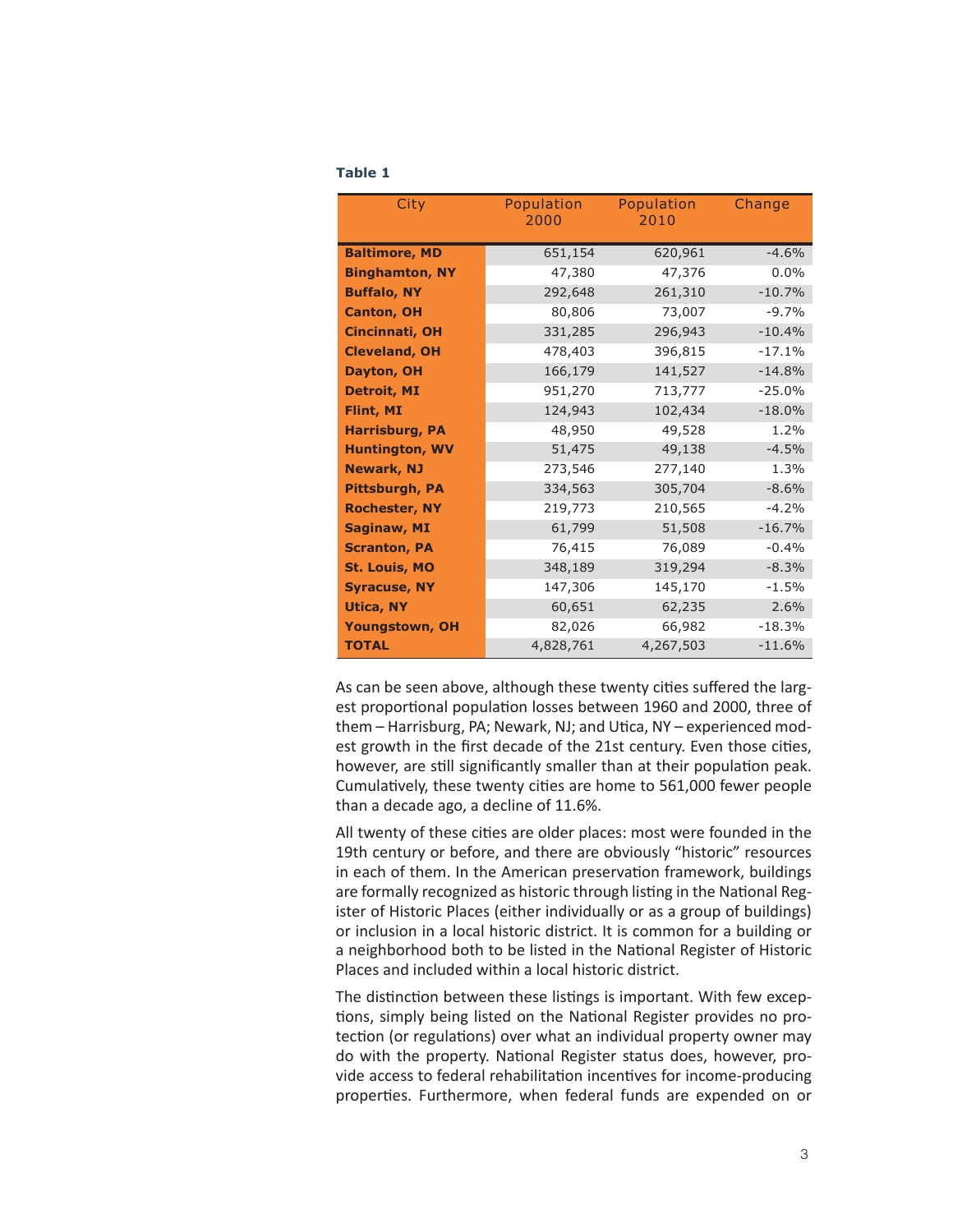near properties listed in or determined eligible for listing in the National Register, a review process must be undertaken to determine if that federal activity would have an adverse effect on the historic resources. This is significant with regard to rightsizing activities.

However, the basic protections for privately owned historic properties come almost exclusively from designation at the local level. Local landmarks or properties included in local historic districts are subject to regulations and guidelines established by local historic preservation commissions.

An additional tool available to municipalities is designation as a Certified Local Government (CLG). To become a CLG, a city must:

- Establish a qualified historic preservation commission.
- Enforce appropriate State or local legislation for the designation and protection of historic properties. In most cases, this is done in the form of a local ordinance.
- Maintain a system for the survey and inventory of local historic resources.
- Provide for public participation in the local historic preservation program, including participation in the National Register process.2

| <b>City</b>    | <b>National Register</b><br><b>Districts</b> | <b>Local Historic</b><br><b>Districts</b> | <b>CLG</b> |
|----------------|----------------------------------------------|-------------------------------------------|------------|
| Baltimore, MD  | X                                            | X                                         | X          |
| Binghamton, NY | X                                            | X                                         | X          |
| Buffalo, NY    | X                                            | X                                         | X          |
| Canton, OH     | X                                            | X                                         |            |
| Cincinnati, OH | X                                            | X                                         | X          |
| Cleveland, OH  | X                                            | X                                         | X          |
| Dayton, OH     | X                                            | X                                         | X          |
| Detroit, MI    | X                                            | X                                         | X          |
| Flint, MI      | X                                            | X                                         |            |
| Harrisburg, PA | X                                            | X                                         | X          |
| Huntington, WV | X                                            |                                           | X          |
| Newark, NJ     | X                                            | X                                         |            |
| Pittsburgh, PA | X                                            | X                                         | X          |
| Rochester, NY  | X                                            | X                                         | X          |
| Saginaw, MI    | X                                            | X                                         |            |
| Scranton, PA   | X                                            |                                           |            |
| St. Louis, MO  | X                                            | X                                         | X          |
| Syracuse, NY   | X                                            | X                                         | X          |
| Utica, NY      | X                                            | X                                         | X          |
| Youngstown, OH | X                                            |                                           |            |

#### **Table 2**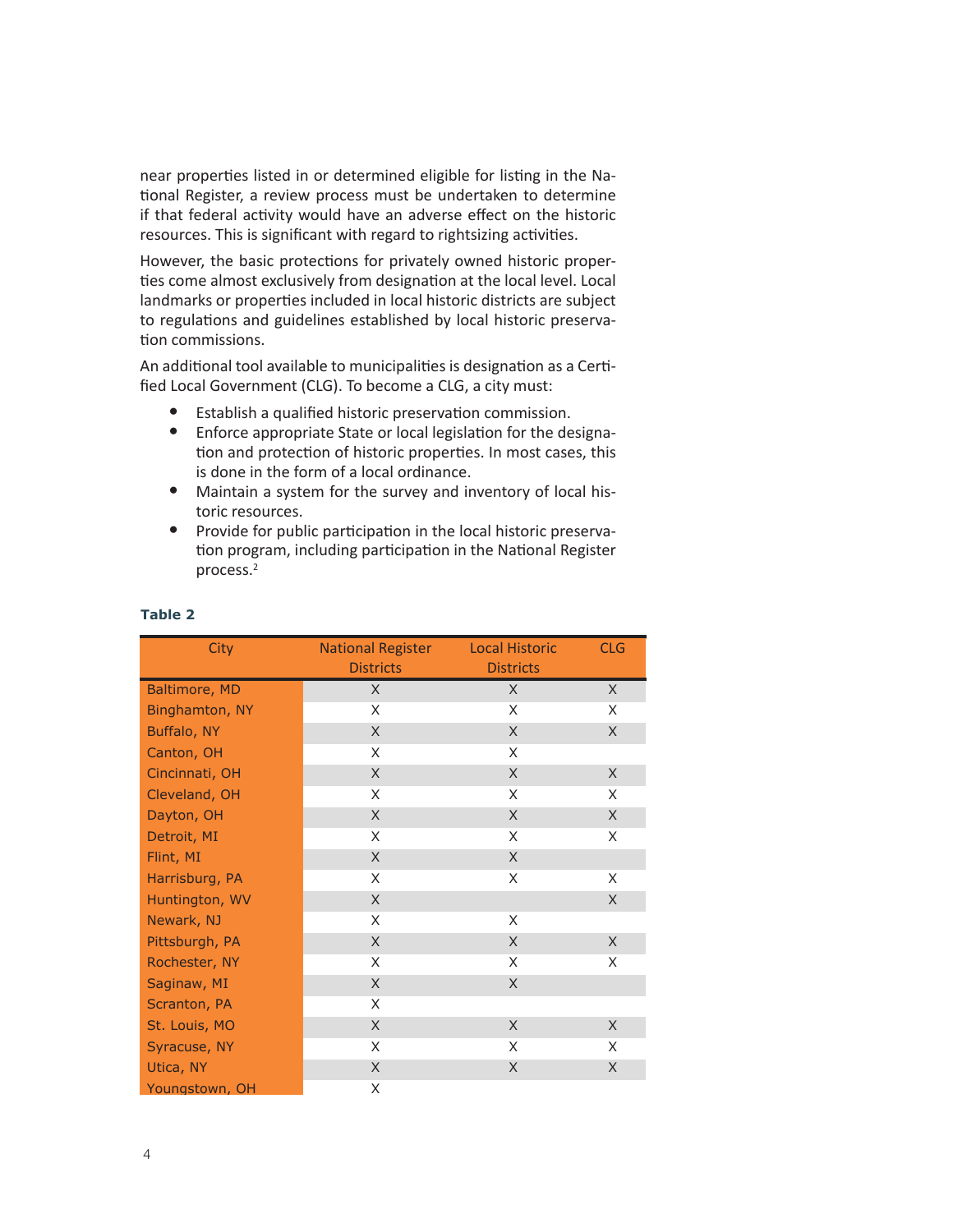To understand the impact of historic designation on population loss, it was necessary to ascertain the systems in place in each city for formal recognition of historic resources (Table 2).

## Methodology

A Geographic Information System (GIS) is a geographically linked database that allows the user to capture, evaluate and represent diverse variables with geographical components. The potential historic preservation uses of GIS are nearly unlimited and are only now beginning to be utilized. A GIS was used to assemble and evaluate the data explained below.

Only 16 of the 20 study cities included historic preservation in the municipal websites. Of those, just 13 city preservation offices had a complete set of maps of historic districts available electronically. GIS data on historic districts was only available from two of the cities.

The collection, aggregation, and evaluation of this data was, therefore, a labor-intensive process. The steps of this process were as follows for each city:

- 1. Collect total population data from the 2000 and 2010 U.S. Censuses.
- 2. Disaggregate citywide data to the Census Block level. $3$  This is the smallest geographical unit for which Census data is available.
- 3. When necessary, correlate 2000 Census Blocks with 2010 Census Blocks, as boundaries often change or Census Blocks are renumbered.
- 4. Overlay on the Census Block maps boundaries of local and National Register historic districts.<sup>4</sup> In many instances, it was necessary to manually draw the map based on narrative descriptions provided on municipal, National Register, or thirdparty websites.
- 5. Aggregate the Census Blocks within each local and National Register historic district.
- 6. Further aggregate the populations within the various historic districts into two sets of data:
	- a. Population within local historic districts (including overlapping portions of National Register districts), and:
	- b. Population within National Register districts that was not included within the boundaries of a local historic district.
- 7. Compare the amount and rate of change between 2000 and 2010 for the city as a whole, the local historic districts, and the National Register districts not also in a local district.

The tables, charts and graphs in the remainder of this report were based on this data.

The potential preservation uses of GIS are nearly unlimited and are only now beginning to be utilized... GIS data on historic districts was only available from two of the cities.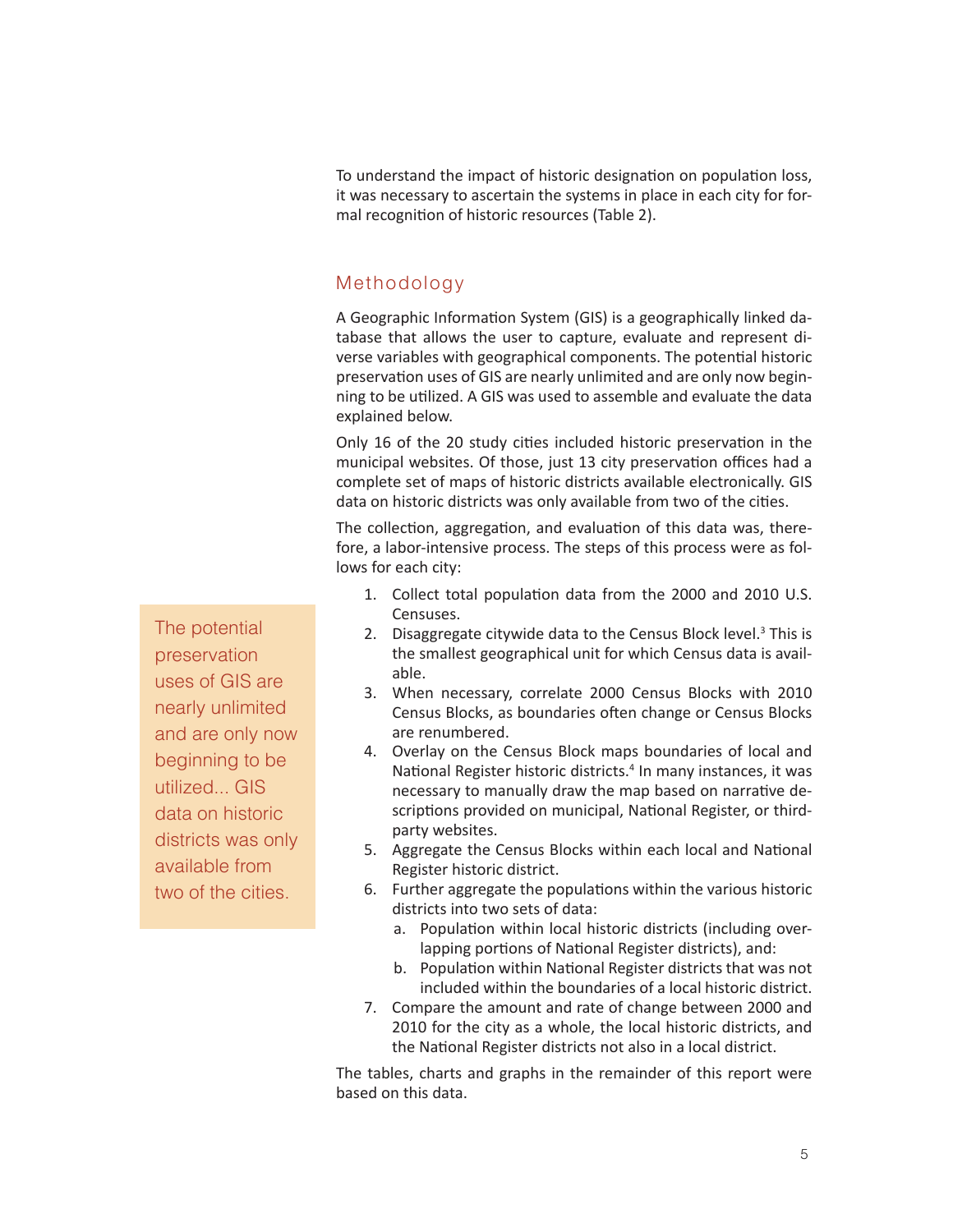# Population Change in Historic Neighborhoods

As noted above, 17 of the cities had local historic districts. Of those, local historic districts in 11 cities did better than the city as a whole in relation to population loss from 2000 to 2010 – that is, there was either a population gain or the population loss was less severe than for the city (Table 3). In fact, three of the cities – Binghamton, Rochester, and Syracuse saw population growth in their local historic districts even as the population of the city continued to decline.<sup>5</sup>

#### **Table 3**

| Local<br><b>Historic</b><br><b>Districts</b><br><b>Gained</b> ; City<br>Lost | Local<br><b>Historic</b><br><b>Districts Lost</b><br>less than City | Local<br><b>Historic</b><br><b>Districts Lost</b><br>more than<br>City | <b>City Gained:</b><br>Local<br><b>Historic</b><br><b>Districts Lost</b> | <b>City Gained,</b><br>Local<br><b>Historic</b><br><b>Districts</b><br><b>Gained Less</b> | <b>No Local</b><br><b>Historic</b><br><b>District</b> |
|------------------------------------------------------------------------------|---------------------------------------------------------------------|------------------------------------------------------------------------|--------------------------------------------------------------------------|-------------------------------------------------------------------------------------------|-------------------------------------------------------|
| <b>Binghamton</b>                                                            | <b>Baltimore</b>                                                    | Cincinnati                                                             | Harrisburg                                                               | Newark                                                                                    | Huntington                                            |
| Rochester                                                                    | <b>Buffalo</b>                                                      | Saginaw                                                                | Utica                                                                    |                                                                                           | Scranton                                              |
| <b>Syracuse</b>                                                              | Canton                                                              | St Louis                                                               |                                                                          |                                                                                           | Youngtown                                             |
|                                                                              | Cleveland                                                           |                                                                        |                                                                          |                                                                                           |                                                       |
|                                                                              | Dayton                                                              |                                                                        |                                                                          |                                                                                           |                                                       |
|                                                                              | Detroit                                                             |                                                                        |                                                                          |                                                                                           |                                                       |
|                                                                              | Flint                                                               |                                                                        |                                                                          |                                                                                           |                                                       |
|                                                                              | Pittsburgh                                                          |                                                                        |                                                                          |                                                                                           |                                                       |

It is clear that the existence of local historic districts provides a degree of stability in most cities that are experiencing population loss as a whole. What about the population in those neighborhoods that are listed on the National Register but do not have the protections of a local historic district? (Table 4) **Districts Gained:**  $\theta$ **National Register**  na popa<br>Nahhark **Register City Gained,**  whole. What about the population in those neighborhoods that

#### **Table 4**

| <b>National Register</b><br><b>Districts Gained;</b><br><b>City Lost</b>                                                       | <b>National</b><br><b>Register</b><br><b>Districts Lost</b><br>less than City | <b>National</b><br>Register<br><b>Districts Lost</b><br>more than<br>City | <b>City Gained,</b><br><b>National</b><br><b>Register Gained</b><br><b>More</b> |  |  |
|--------------------------------------------------------------------------------------------------------------------------------|-------------------------------------------------------------------------------|---------------------------------------------------------------------------|---------------------------------------------------------------------------------|--|--|
| <b>Binghamton</b>                                                                                                              | Canton                                                                        | <b>Baltimore</b>                                                          | Harrisburg                                                                      |  |  |
| <b>Buffalo</b>                                                                                                                 | Cleveland                                                                     | Cincinnati                                                                | Newark                                                                          |  |  |
| Dayton                                                                                                                         | Rochester                                                                     | Detroit                                                                   |                                                                                 |  |  |
| <b>Scranton</b>                                                                                                                | St Louis                                                                      | Flint                                                                     |                                                                                 |  |  |
|                                                                                                                                | Youngstown                                                                    | Huntington                                                                |                                                                                 |  |  |
|                                                                                                                                |                                                                               | Saginaw                                                                   |                                                                                 |  |  |
|                                                                                                                                |                                                                               | Syracuse                                                                  |                                                                                 |  |  |
|                                                                                                                                |                                                                               |                                                                           |                                                                                 |  |  |
|                                                                                                                                |                                                                               |                                                                           |                                                                                 |  |  |
| "National Register District" populations only include those living                                                             |                                                                               |                                                                           |                                                                                 |  |  |
| within a National Register District but not also within a local                                                                |                                                                               |                                                                           |                                                                                 |  |  |
| district.                                                                                                                      |                                                                               |                                                                           |                                                                                 |  |  |
| In Pittsburgh and Utica virtually all of the National Register<br>districts are also included within local historic districts. |                                                                               |                                                                           |                                                                                 |  |  |
|                                                                                                                                |                                                                               |                                                                           |                                                                                 |  |  |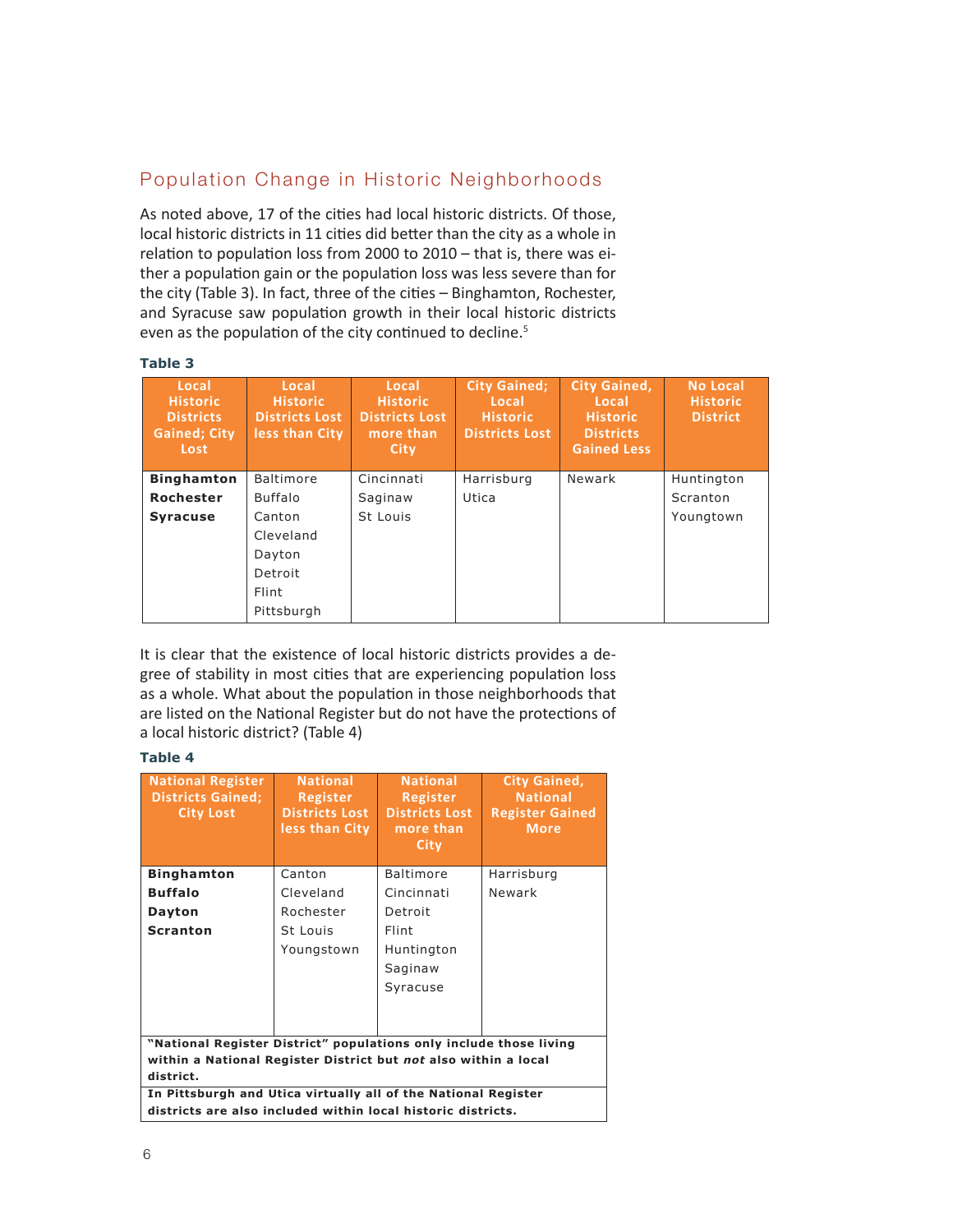It would appear that being in a National Register District has some stabilizing influence. But a measurable pattern emerges when the comparison is made between the each city's population change in its local historic districts and the changes in its National Register Districts (Table 5). This indicates that, while there are exceptions, being in a National Register alone does not generally have the same positive impact on population changes than does being in a local historic district.

#### **Table 5**

| Local                                                                                                   | Local                                                                       | Local            | <b>National</b>  | <b>National</b>  | <b>National</b>  |  |
|---------------------------------------------------------------------------------------------------------|-----------------------------------------------------------------------------|------------------|------------------|------------------|------------------|--|
| <b>Historic</b>                                                                                         | <b>Historic</b>                                                             | <b>Historic</b>  | Register         | Register         | Register         |  |
| <b>Districts</b>                                                                                        | <b>Districts</b>                                                            | <b>Districts</b> | <b>Districts</b> | <b>Districts</b> | <b>Districts</b> |  |
| Gained;                                                                                                 | Gained;                                                                     | Lost Less        | Gained;          | Gained,          | Lost Less        |  |
| <b>National</b>                                                                                         | <b>National</b>                                                             | than             | Local            | Local            | than Local       |  |
| Register                                                                                                | Register                                                                    | <b>National</b>  | <b>Historic</b>  | <b>Historic</b>  | <b>Historic</b>  |  |
| <b>Districts</b>                                                                                        | <b>Districts</b>                                                            | Register         | <b>Districts</b> | <b>Districts</b> | <b>Districts</b> |  |
| <b>Gained Less</b>                                                                                      | Lost                                                                        | <b>Districts</b> | Lost             | Gained           |                  |  |
|                                                                                                         |                                                                             |                  |                  | Less             |                  |  |
|                                                                                                         |                                                                             |                  |                  |                  |                  |  |
| Binghamton                                                                                              | Rochester                                                                   | <b>Baltimore</b> | <b>Buffalo</b>   | Newark           | St Louis         |  |
|                                                                                                         | Saginaw                                                                     | Canton           | Dayton           |                  |                  |  |
|                                                                                                         |                                                                             | Cleveland        | Harrisburg       |                  |                  |  |
|                                                                                                         |                                                                             | Detroit          | Syracuse         |                  |                  |  |
|                                                                                                         |                                                                             | Flint            |                  |                  |                  |  |
| In Cincinnati the population decline in both local historic districts and the portions of               |                                                                             |                  |                  |                  |                  |  |
| National Register Districts not covered by local districts was statistically identical, at              |                                                                             |                  |                  |                  |                  |  |
| 11.1%, both just slightly higher than the city population loss of 10.4%                                 |                                                                             |                  |                  |                  |                  |  |
|                                                                                                         | There are no local historic districts in Huntington, Scranton or Youngstown |                  |                  |                  |                  |  |
| In Pittsburgh and Utica virtually all of the National Register districts are also included within local |                                                                             |                  |                  |                  |                  |  |
| historic districts.                                                                                     |                                                                             |                  |                  |                  |                  |  |
|                                                                                                         |                                                                             |                  |                  |                  |                  |  |

On a composite basis, the positive effect in stemming population loss **Population Change -** 20 Cities **Change -** 20 Cities in Huntington or *Stricts* in Huntington, Scripts in Scripts in Scripts in Huntington, Scripts in Scripts in Scripts in Scripts in Scripts in Scripts in Scripts in Scrip On a composite basis, the positive enect in stemming po



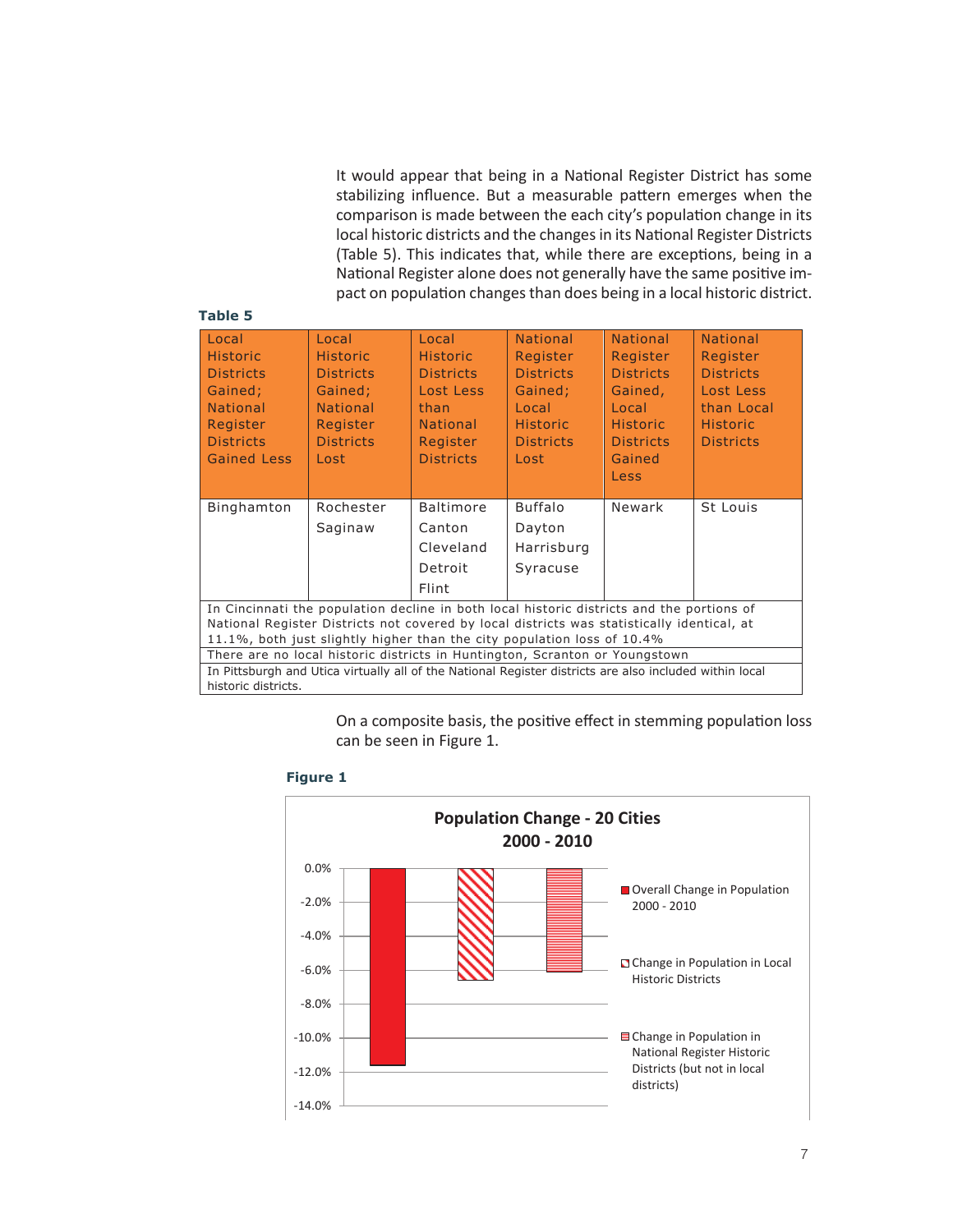### **Table 6**

| <b>City</b>           | <b>Change in</b><br><b>Population</b>                                                                                                         | <b>Change in</b><br><b>Local Historic</b> | <b>Change in</b><br><b>National</b> | <b>Change in All</b><br><b>Historic</b> |  |
|-----------------------|-----------------------------------------------------------------------------------------------------------------------------------------------|-------------------------------------------|-------------------------------------|-----------------------------------------|--|
|                       | 2000-2010                                                                                                                                     | <b>Districts</b>                          | <b>Register</b>                     | <b>Neighborhoods</b>                    |  |
|                       |                                                                                                                                               |                                           | <b>Historic</b>                     |                                         |  |
|                       |                                                                                                                                               |                                           | Districts*                          |                                         |  |
| <b>Baltimore, MD</b>  | $-4.6%$                                                                                                                                       | $-2.0%$                                   | $-5.4%$                             | $-4.8%$                                 |  |
| <b>Binghamton, NY</b> | 0.0%                                                                                                                                          | 9.7%                                      | 2.8%                                | 7.7%                                    |  |
| <b>Buffalo, NY</b>    | $-10.7%$                                                                                                                                      | $-7.2%$                                   | 1.3%                                | $-2.9%$                                 |  |
| <b>Canton, OH</b>     | $-9.7%$                                                                                                                                       | $-2.5%$                                   | $-7.8%$                             | $-5.6%$                                 |  |
| <b>Cincinnati, OH</b> | $-10.4%$                                                                                                                                      | $-11.1%$                                  | $-11.1%$                            | $-11.1%$                                |  |
| <b>Cleveland, OH</b>  | $-17.1%$                                                                                                                                      | $-6.3%$                                   | $-7.4%$                             | $-6.4%$                                 |  |
| Dayton, OH            | $-14.8%$                                                                                                                                      | $-10.0%$                                  | 31.2%                               | $-8.7%$                                 |  |
| <b>Detroit, MI</b>    | $-25.0%$                                                                                                                                      | $-11.1%$                                  | $-27.6%$                            | $-16.3%$                                |  |
| Flint, MI             | $-18.0%$                                                                                                                                      | $-15.1%$                                  | $-42.5%$                            | $-34.8%$                                |  |
| <b>Harrisburg, PA</b> | 1.2%                                                                                                                                          | $-4.0%$                                   | 1.4%                                | $-1.3%$                                 |  |
| Huntington, WV        | $-4.5%$                                                                                                                                       | ***                                       | $-21.4%$                            | $-21.4%$                                |  |
| <b>Newark, NJ</b>     | 1.3%                                                                                                                                          | 0.1%                                      | 333.3%**                            | 0.4%                                    |  |
| Pittsburgh, PA        | $-8.6%$                                                                                                                                       | $-2.9%$                                   | 0.0%                                | $-2.9%$                                 |  |
| <b>Rochester, NY</b>  | $-4.2%$                                                                                                                                       | 2.5%                                      | $-2.2%$                             | 1.6%                                    |  |
| Saginaw, MI           | $-16.7%$                                                                                                                                      | $-22.0%$                                  | $-31.8%$                            | $-28.9%$                                |  |
| <b>Scranton, PA</b>   | $-0.4%$                                                                                                                                       | $***$                                     | 14.7%                               | 14.7%                                   |  |
| <b>St. Louis, MO</b>  | $-8.3%$                                                                                                                                       | $-15.1%$                                  | $-3.6%$                             | $-9.5%$                                 |  |
| <b>Syracuse, NY</b>   | $-1.5%$                                                                                                                                       | 0.1%                                      | $-3.3%$                             | $-1.6%$                                 |  |
| <b>Utica, NY</b>      | 2.6%                                                                                                                                          | $-0.9%$                                   | 0.0%                                | $-0.9%$                                 |  |
| Youngstown, OH        | $-18.3%$                                                                                                                                      | ***                                       | $-7.8%$                             | $-7.8%$                                 |  |
| <b>TOTAL</b>          | $-11.6%$                                                                                                                                      | $-6.6%$                                   | $-6.1%$                             | $-6.4%$                                 |  |
|                       | * Population of National Register Districts not also in local district<br>** Percentage based on very small numbers<br>*** No local districts |                                           |                                     |                                         |  |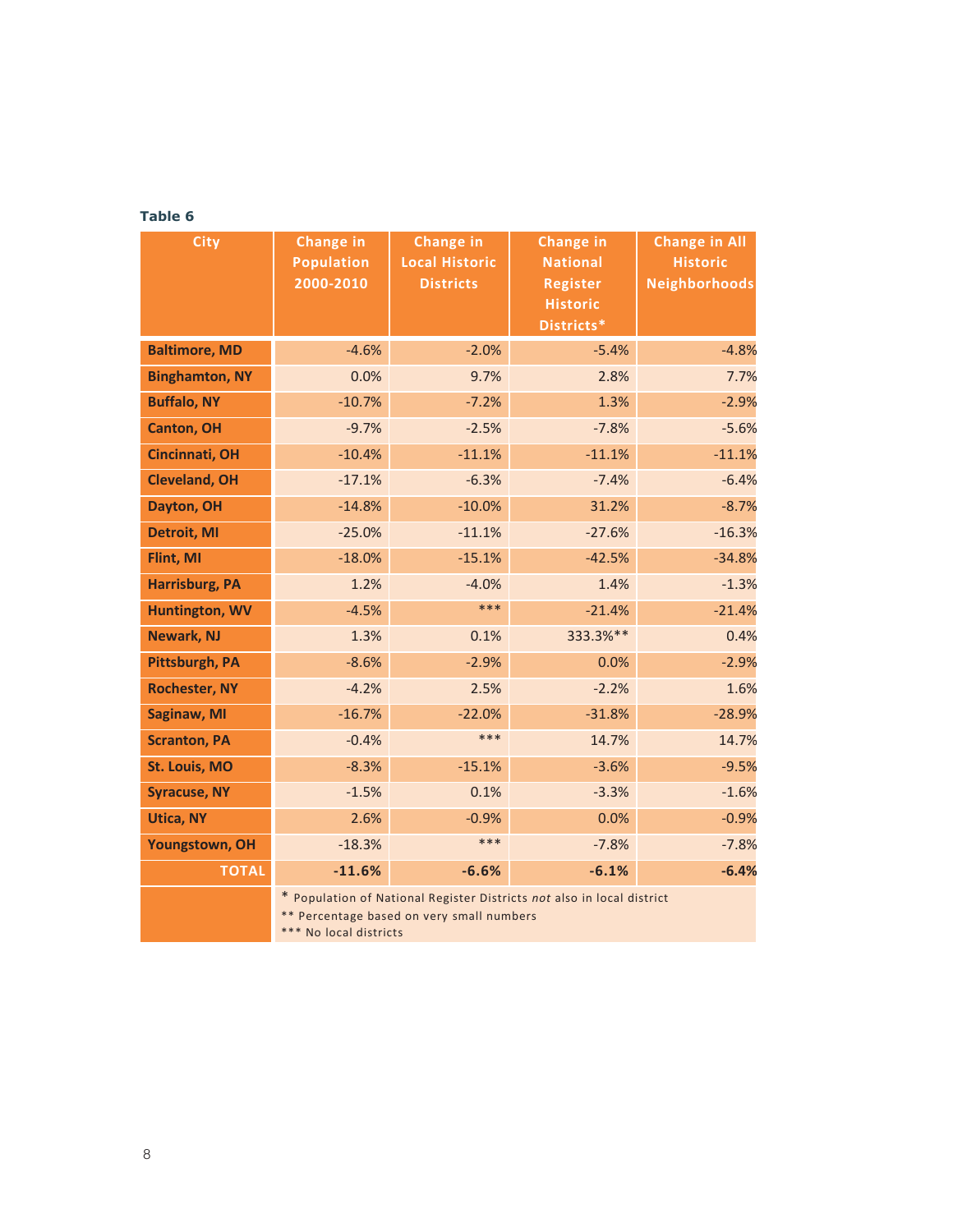In the majority of cities, historic districts outperformed the city as a whole.

The city-by-city rates of population change are shown in Table 6.

It is most revealing when the change in population of areas not included in local or National Register historic districts is compared with the change within historic districts. This separates the overall population change from the impact of population shifts in the historic districts. In the majority of cities, historic districts outperformed the city as a whole, resulting in a mitigation of population losses (Figure 2). Binghamton, whose overall population remained essentially the same between 2000 and 2010, would have experienced a 1.8% de-



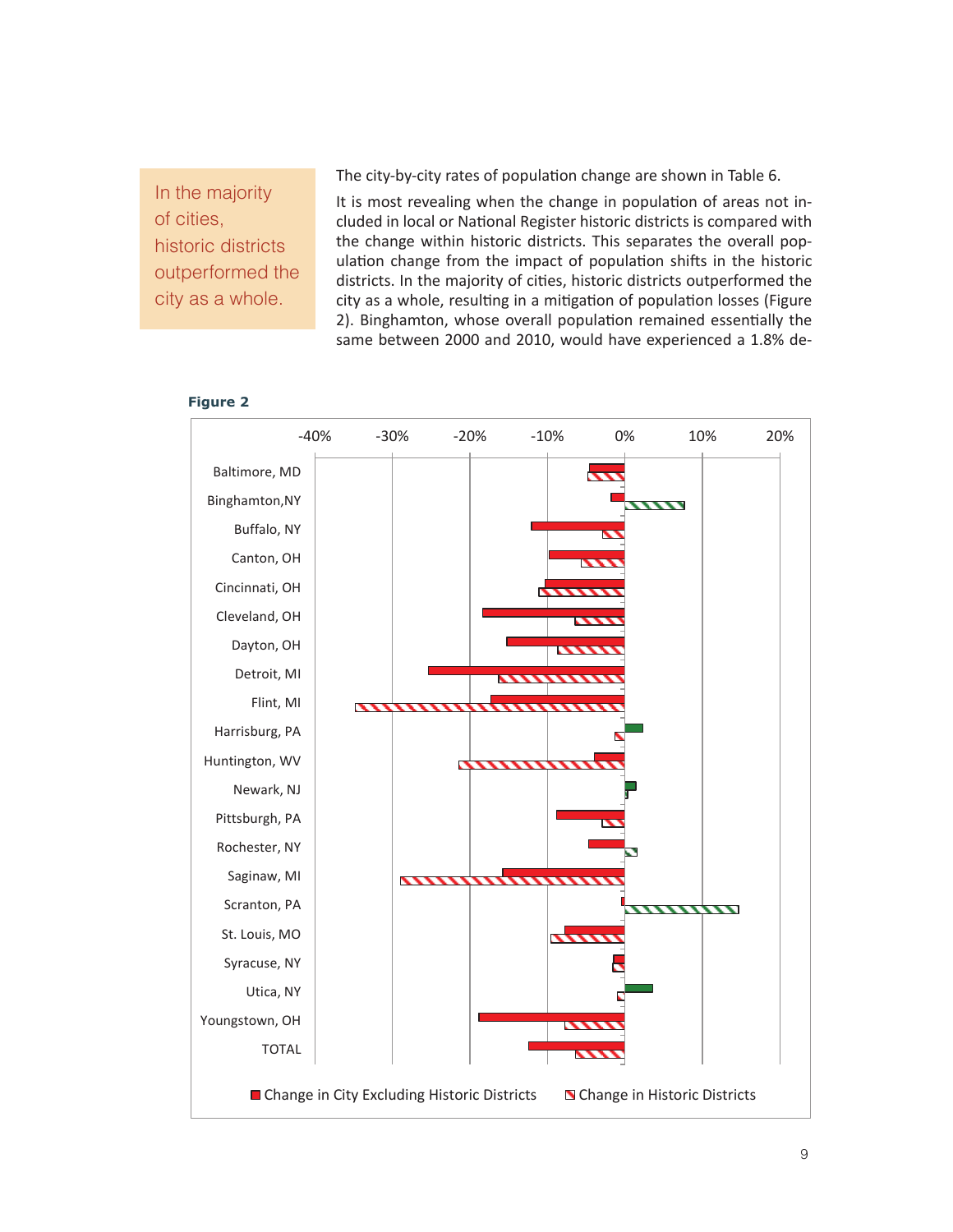cline in population were it not for the growth in the historic districts.

A final way of looking at the difference between what is happening in historic neighborhoods and in the study cities overall is to look at the severity of the population change. More cities than historic districts suffered population losses of greater than 10%. On the other end of the spectrum, historic districts in more cities gained population than cities overall (Figure 3). **Severity of Population Change** 



**Figure 3** Severity of Population Change: Cities vs. Historic Neighborhoods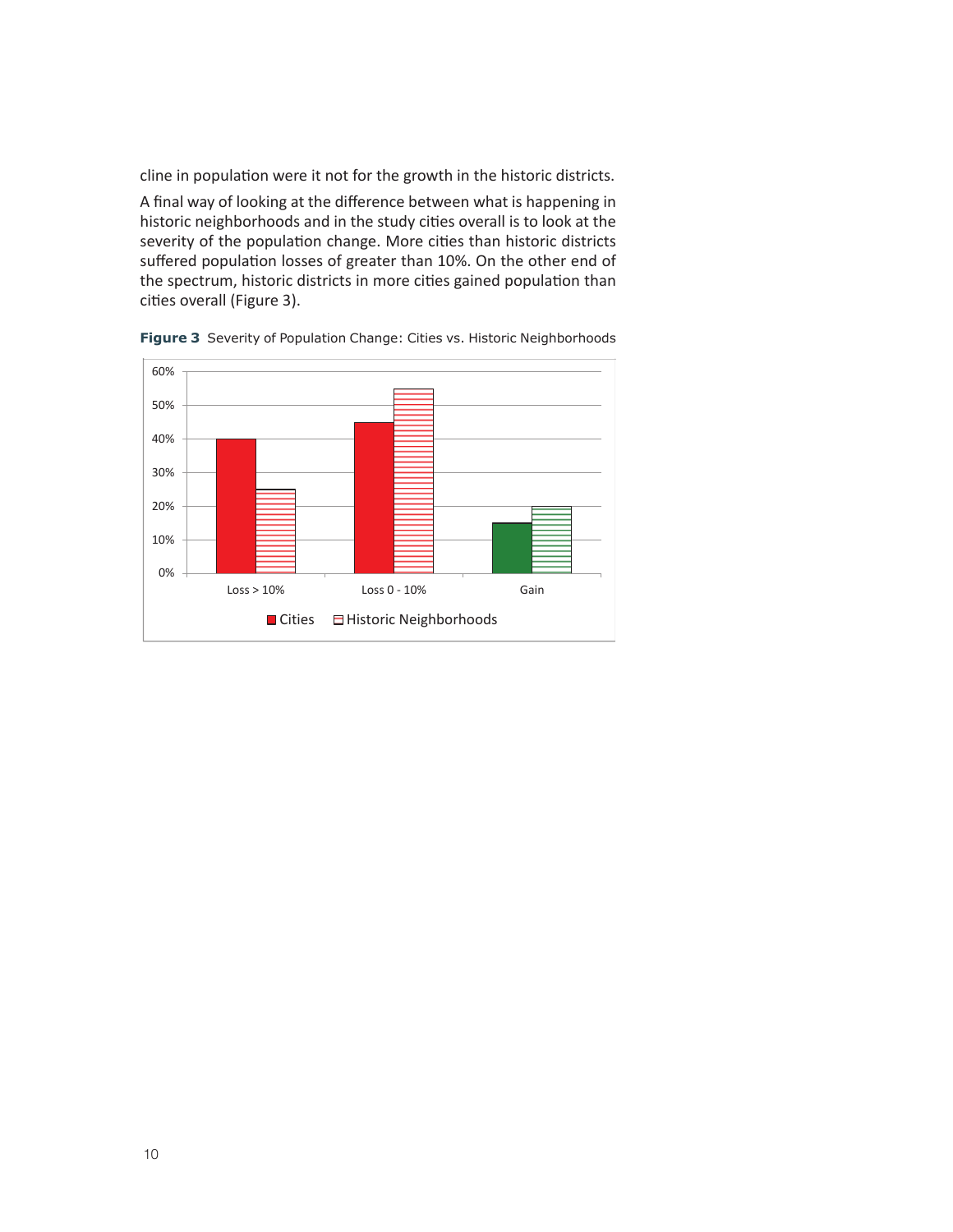## Conclusions

The data from this supplementary analysis, combined with the findings in the surveys conducted for Historic Preservation and Rightsizing: Current Practices and Resources Survey, leads to five conclusions.

In most cases, both National Register historic districts and particularly local historic districts mitigate the impacts of population loss, either by growing while the rest of the city is shrinking or through sustaining a lower rate of population loss.

The problem of lack of resources in local planning departments and historic preservation commissions identified in the *Historic Preservation and Rightsizing* report manifests itself in the availability and utility of basic information about historic districts in many of these cities.

A data-based approach to setting priorities for rightsizing in general and for historic preservation in particular is critical and technologically available. However, without the available resources, a set of valuable tools remains underutilized.

While both the aggregated data and the majority of cities demonstrate the positive impact of historic districts on population loss, a very significant range exists in the magnitude of that impact. Further analysis is needed to understand the variables that affect how and when historic districts are most beneficial in stabilizing population loss.

The demonstrated existing strength and stability of historic districts strongly suggest that historic preservation should be a central part of cities' rightsizing strategies.

**Historic** preservation should be a central part of cities' rightsizing strategies.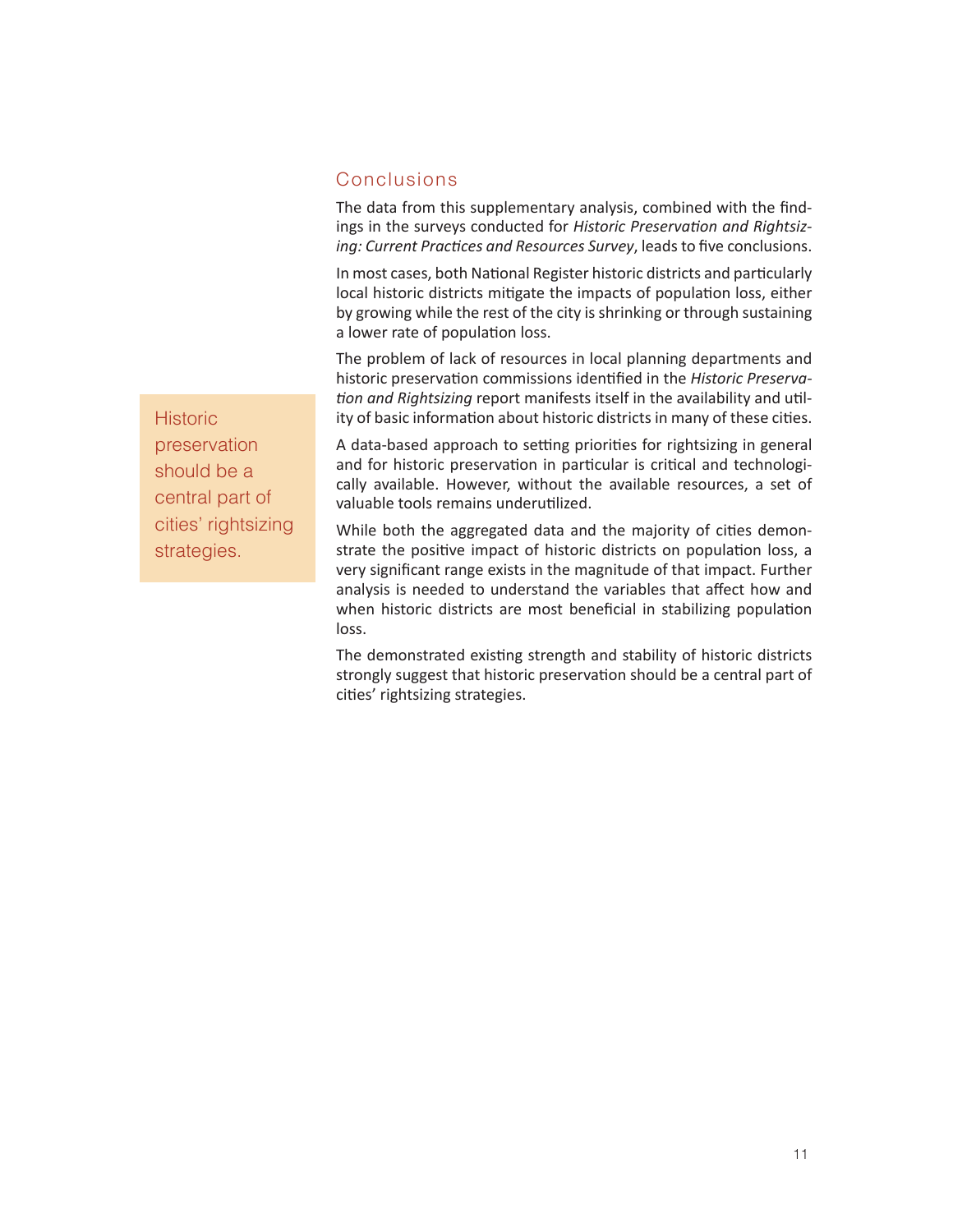## Endnotes

**1** The list was drawn from Joseph Schilling and Jonathan Logan's "Greening the Rust Belt" in the *Journal of the American Planning Association* (Autumn 2008, Vol. 74. No.4). In turn, this list was adapted from a selection of 65 older industrial cities included in "Restoring Prosperity: The State Role in Revitalizing America's Older Industrial Cities," by Jennifer Vey for The Brookings Institution Metropolitan Policy Program (2007).

**2** http://www.nps.gov/history/hps/clg/become\_clg.html

**3** An area bounded by visible and/or invisible features shown on Census Bureau maps. A block is the smallest geographic entity for which the Census Bureau collects and tabulates 100-percent decennial census data. http://www.census.gov/dmd/www/glossary.html

**4** In many cases, a Census Block was entirely within the boundaries of a historic district. When that was not the case, however, the population data for the entire Census Block was included in the population numbers for the historic district. This has the likely effect of marginally increasing the total population reported for historic districts, but should affect the relative change in population as compared to the entire city only nominally, if at all. In a very few instances, it was simply not possible—given the available information—to correlate Census Block population with historic district boundaries. Those populations are not included in the totals.

5 In fairness, it should be noted that the Binghamton population was essentially the same in 2010 as in 2000. Over that period, the population of the local historic districts grew by 9.7%.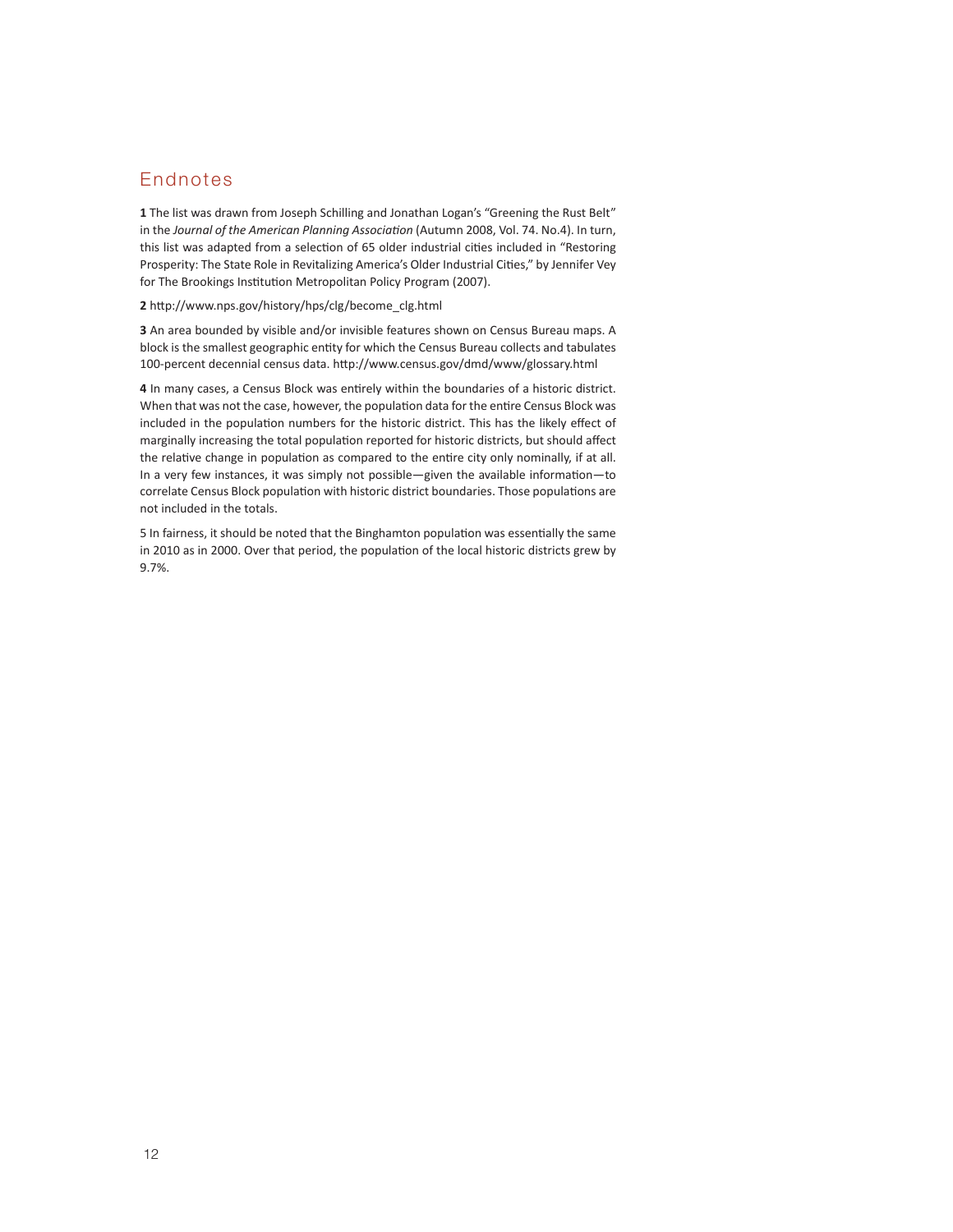## About the Authors

This report was prepared and written by Donovan Rypkema, Cara Bertron, and Courtney Williams. Rypkema is principal of *PlaceEconomics*, a Washington D.C.-based real estate and economic development consulting firm. He is the author of *The Economics of Historic Preserva*tion: A Community Leader's Guide and an adjunct professor in the Historic Preservation Program at the University of Pennsylvania. Cara Bertron is Director of the Rightsizing Cities Initiative at *PlaceEconomics*. She received an undergraduate degree in urban planning at Stanford University and holds a master's degree in historic preservation from the University of Pennsylvania, where she wrote her thesis on incorporating preservation in older industrial cities' rightsizing strategies. Courtney Williams was primarily responsible for the GIS work on this report. She is a recent graduate of the historic preservation master's program at the University of Pennsylvania, holds an undergraduate degree in preservation from the College of Charleston and is a native of New Orleans.

*PlaceEconomics* 1785 Massachusetts Avenue, NW Washington, DC 20036 info@PlaceEconomics.com www.PlaceEconomics.com